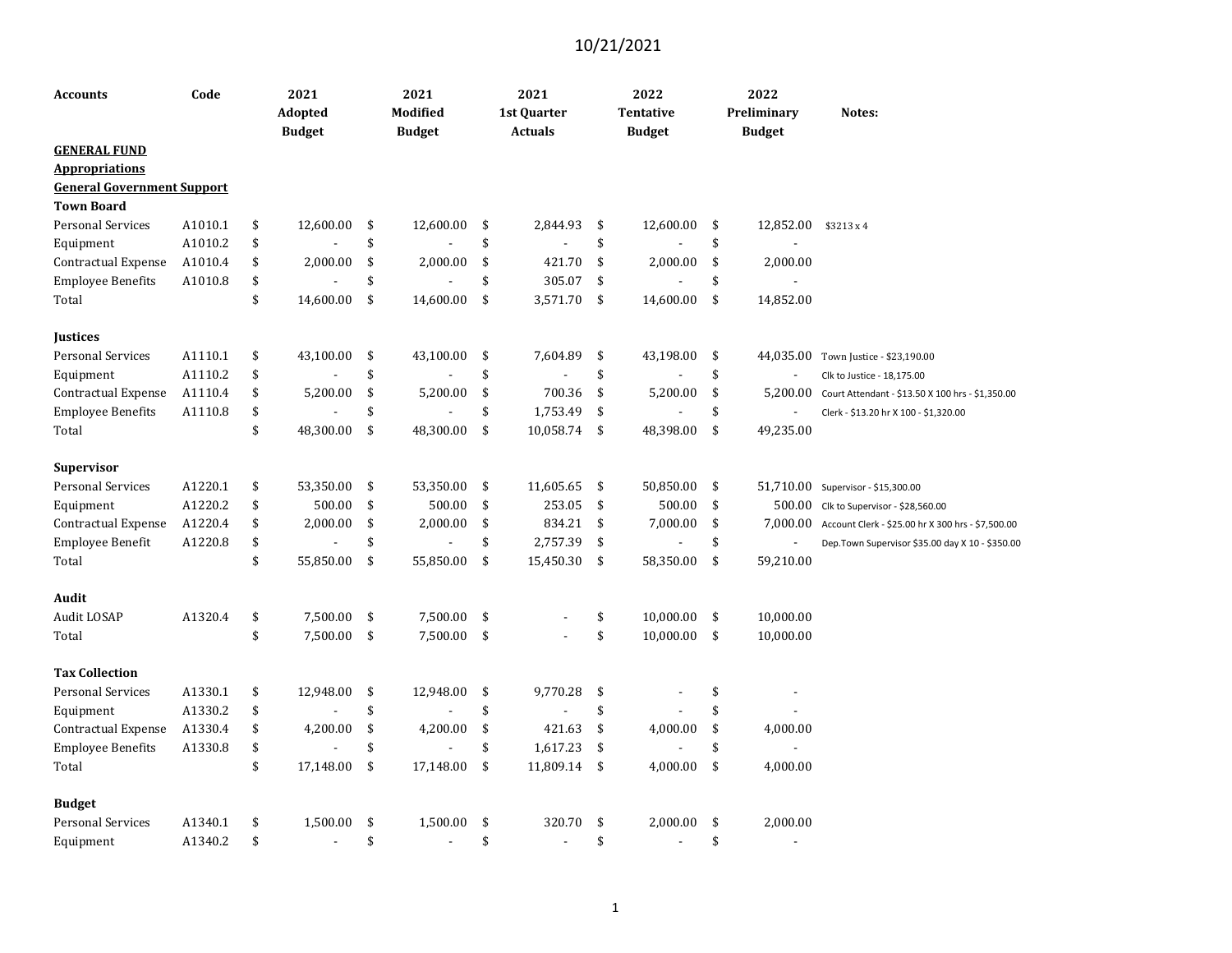| <b>Accounts</b>            | Code    | 2021<br>Adopted<br><b>Budget</b> | 2021<br>Modified<br><b>Budget</b> |     | 2021<br>1st Quarter<br><b>Actuals</b> |      | 2022<br><b>Tentative</b><br><b>Budget</b> | 2022<br>Preliminary<br><b>Budget</b> | Notes:                                            |
|----------------------------|---------|----------------------------------|-----------------------------------|-----|---------------------------------------|------|-------------------------------------------|--------------------------------------|---------------------------------------------------|
| Contractual Expense        | A1340.4 | \$                               | \$                                | \$  | $\blacksquare$                        | \$   |                                           | \$                                   |                                                   |
| <b>Employee Benefits</b>   | A1340.8 | \$                               | \$                                | \$  | 54.30                                 | \$   |                                           | \$                                   |                                                   |
| Total                      |         | \$<br>1,500.00                   | \$<br>1,500.00                    | \$  | 375.00                                | \$   | 2,000.00                                  | \$<br>2,000.00                       |                                                   |
| <b>Assessors</b>           |         |                                  |                                   |     |                                       |      |                                           |                                      |                                                   |
| <b>Personal Services</b>   | A1355.1 | \$                               |                                   | \$  |                                       | \$   |                                           | \$                                   |                                                   |
| Equipment                  | A1355.2 | \$                               |                                   | \$  |                                       | \$   |                                           | \$                                   |                                                   |
| Contractual Expense        | A1355.4 | \$<br>39,200.00                  | \$<br>39,200.00                   | \$  |                                       | \$   | 39,200.00                                 | \$<br>39,200.00                      |                                                   |
| Total                      |         | \$<br>39,200.00                  | \$<br>39,200.00                   | \$  |                                       | \$   | 39,200.00                                 | \$<br>39,200.00                      |                                                   |
| <b>Fiscal Advisors</b>     |         |                                  |                                   |     |                                       |      |                                           |                                      |                                                   |
| Contractual Expense        | A1380.4 | \$                               | \$                                | \$  |                                       | \$   |                                           | \$                                   |                                                   |
| Total                      |         | \$                               | \$                                | \$  |                                       | \$   |                                           | \$                                   |                                                   |
| <b>Town Clerk</b>          |         |                                  |                                   |     |                                       |      |                                           |                                      |                                                   |
| Personal Services          | A1410.1 | \$<br>38,525.00                  | \$<br>38,525.00                   | \$  | 5,423.28                              | - \$ | 38,693.00                                 | \$                                   | 39,404.00 Town Clerk - \$36,236.00                |
| Equipment                  | A1410.2 | \$                               | \$                                | \$  |                                       | \$   |                                           | \$                                   | Dep. Tn Clerk - \$13.20 hr X 240 hrs - \$3,168.00 |
| Contractual Expense        | A1410.4 | \$<br>3,200.00                   | \$<br>3,200.00                    | \$  | 194.91                                | -\$  | 3,200.00                                  | \$<br>3,200.00                       |                                                   |
| <b>Employee Benefits</b>   | A1410.8 | \$                               | \$                                | \$  | 3,213.45                              | - \$ |                                           | \$                                   |                                                   |
| Total                      |         | \$<br>41,725.00                  | \$<br>41,725.00                   | -\$ | 8,831.64 \$                           |      | 41,893.00                                 | \$<br>42,604.00                      |                                                   |
| <b>Attorney</b>            |         |                                  |                                   |     |                                       |      |                                           |                                      |                                                   |
| <b>Personal Services</b>   | A1420.1 | \$                               |                                   |     |                                       |      |                                           | \$                                   |                                                   |
| Equipment                  | A1420.2 | \$                               | \$                                | \$  |                                       | \$   |                                           | \$                                   |                                                   |
| <b>Contractual Expense</b> | A1420.4 | \$<br>30,000.00                  | \$<br>30,000.00                   | \$  | 2,526.50                              | \$   | 35,000.00                                 | \$<br>35,000.00                      |                                                   |
| Total                      |         | \$<br>30,000.00                  | \$<br>30,000.00                   | \$  | 2,526.50                              | -\$  | 35,000.00                                 | \$<br>35,000.00                      |                                                   |
| <b>Engineer</b>            |         |                                  |                                   |     |                                       |      |                                           |                                      |                                                   |
| Contractual Expense        | A1440.4 | \$<br>2,500.00                   | \$<br>2,500.00                    | -\$ |                                       | \$   | 2,500.00                                  | \$<br>2,500.00 Battle Hill           |                                                   |
| Total                      |         | \$<br>2,500.00                   | \$<br>2,500.00                    | -\$ |                                       | \$   | 2,500.00                                  | \$<br>2,500.00                       |                                                   |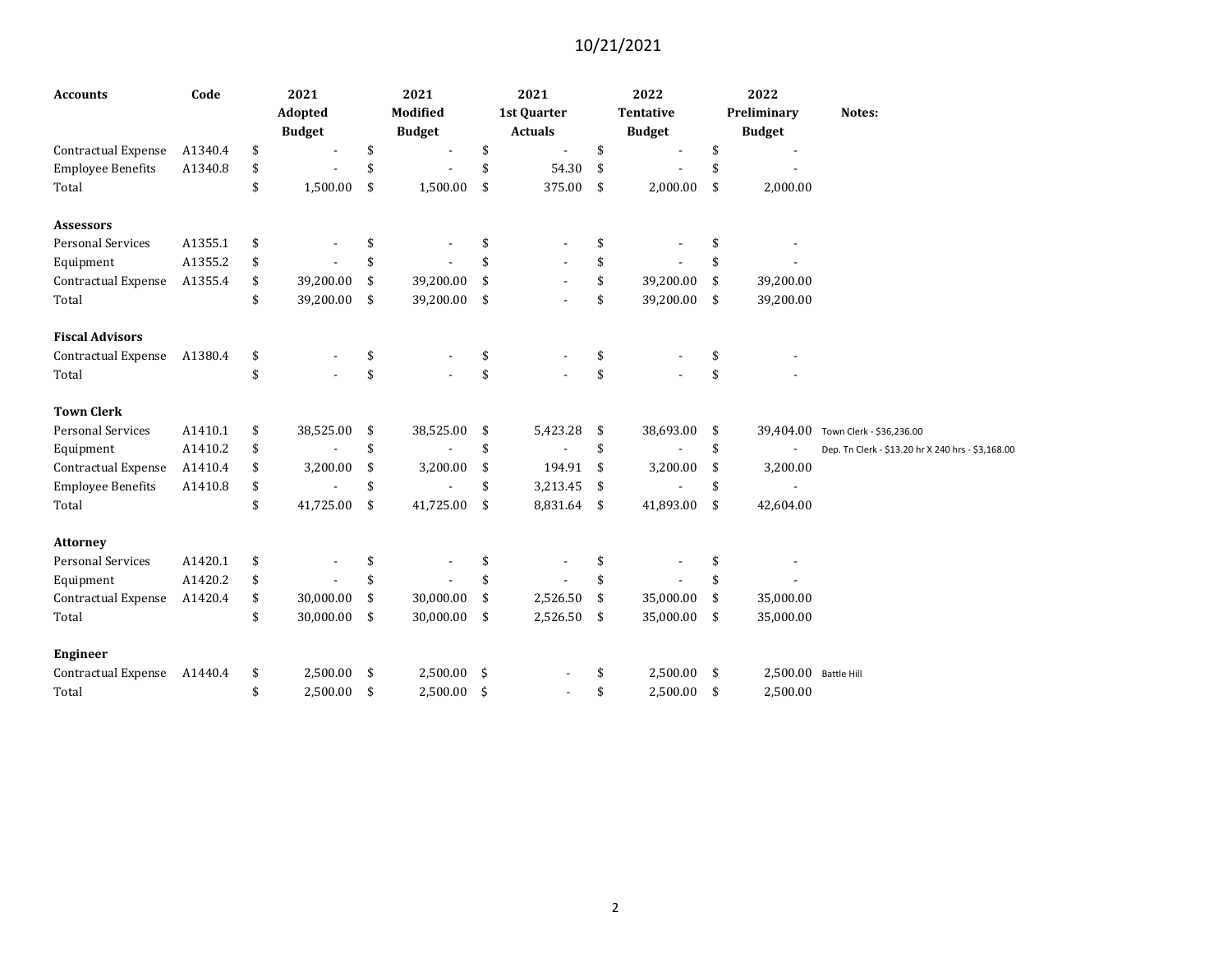| <b>Accounts</b>                     | Code    | 2021<br>Adopted<br><b>Budget</b> |     | 2021<br><b>Modified</b><br><b>Budget</b> | 2021<br>1st Quarter<br><b>Actuals</b> |     | 2022<br><b>Tentative</b><br><b>Budget</b> | 2022<br>Preliminary<br><b>Budget</b> | Notes:                                       |
|-------------------------------------|---------|----------------------------------|-----|------------------------------------------|---------------------------------------|-----|-------------------------------------------|--------------------------------------|----------------------------------------------|
| <b>Elections</b>                    |         |                                  |     |                                          |                                       |     |                                           |                                      |                                              |
| <b>Personal Services</b>            | A1450.1 | \$                               | \$  |                                          | \$                                    | \$  |                                           | \$                                   |                                              |
| Equipment                           | A1450.2 | \$                               | \$  |                                          | \$                                    | \$  |                                           | \$                                   |                                              |
| <b>Contractual Expense</b>          | A1450.4 | \$<br>250.00                     | \$  | 250.00                                   | \$                                    | \$  | 250.00                                    | \$<br>250.00                         |                                              |
| Total                               |         | \$<br>250.00                     | \$  | 250.00                                   | \$                                    | \$  | 250.00                                    | \$<br>250.00                         |                                              |
| <b>Buildings</b>                    |         |                                  |     |                                          |                                       |     |                                           |                                      |                                              |
| <b>Personal Services</b>            | A1620.1 | \$<br>2,000.00                   | -\$ | 2,000.00                                 | \$<br>840.81                          | -\$ | 2,457.00                                  | \$                                   | 2,547.00 14.15 hr X 180 hrs                  |
| Equipment                           | A1620.2 | \$                               | \$  |                                          | \$                                    | \$  | 650.00                                    | \$<br>650.00                         | air conditioner and dehumidifier for library |
| <b>Contractual Expense</b>          | A1620.4 | \$<br>60,000.00                  | \$  | 60,000.00                                | \$<br>6,609.91                        | \$  | 60,000.00                                 | \$<br>60,000.00                      |                                              |
| <b>Employee Benefits</b>            | A1620.8 | \$                               | \$  |                                          | \$<br>74.74                           | \$  |                                           | \$                                   |                                              |
| Total                               |         | \$<br>62,000.00                  | \$  | 62,000.00                                | \$<br>7,525.46                        | \$  | 63,107.00                                 | \$<br>63,197.00                      |                                              |
| <b>Central Communicatons System</b> |         |                                  |     |                                          |                                       |     |                                           |                                      |                                              |
| <b>Personal Services</b>            | A1650.1 | \$                               | \$  |                                          | \$                                    | \$  |                                           | \$                                   |                                              |
| Equipment                           | A1650.2 | \$                               | \$  |                                          | \$                                    | \$  |                                           | \$                                   |                                              |
| Contractual Expense                 | A1650.4 | \$<br>5,000.00                   | \$  | 5,000.00                                 | \$<br>2,136.09                        | \$  | 5,500.00                                  | \$<br>5,500.00                       | North Shore Solutions - \$1,750.00           |
| Total                               |         | \$<br>5,000.00                   | -\$ | 5,000.00                                 | \$<br>2,136.09                        | \$  | 5,500.00                                  | \$<br>5,500.00                       |                                              |
| <b>Central Printing and Mailing</b> |         |                                  |     |                                          |                                       |     |                                           |                                      |                                              |
| <b>Personal Services</b>            | A1670.1 | \$                               | \$  |                                          | \$                                    | \$  |                                           | \$                                   |                                              |
| Equipment                           | A1670.2 | \$                               | \$  |                                          | \$                                    | \$  |                                           | \$                                   |                                              |
| Contractual Expense                 | A1670.4 | \$<br>1,700.00                   | \$  | 1,700.00                                 | \$<br>2,585.46                        | \$  | 1,700.00                                  | \$<br>1,700.00                       |                                              |
| Total                               |         | \$<br>1,700.00                   | -\$ | 1,700.00                                 | \$<br>2,585.46                        | \$  | 1,700.00                                  | \$<br>1,700.00                       |                                              |
| <b>Special items</b>                |         |                                  |     |                                          |                                       |     |                                           |                                      |                                              |
| <b>Unallocated Insuran</b>          | A1910.4 | \$<br>40,000.00                  | \$  | 40,000.00                                | \$                                    | \$  | 42,000.00                                 | \$<br>42,000.00                      |                                              |
| Municipal Associatio                | A1920.4 | \$<br>1,000.00                   | -\$ | 1,000.00                                 | \$<br>1,000.00                        | \$  | 1,100.00                                  | \$<br>1,100.00                       |                                              |
| Contingency                         | A1990.4 | \$<br>42,000.00                  | \$  | 42,000.00                                | \$                                    | \$  | 42,000.00                                 | \$<br>42,000.00                      |                                              |
| Total                               |         | \$<br>83,000.00                  | \$  | 83,000.00                                | \$<br>1,000.00                        | \$  | 85,100.00                                 | \$<br>85,100.00                      |                                              |
| Total General Government Supp \$    |         | 410,273.00                       | \$  | 410,273.00                               | \$<br>65,870.03                       | \$  | 411,598.00                                | \$<br>414,348.00                     |                                              |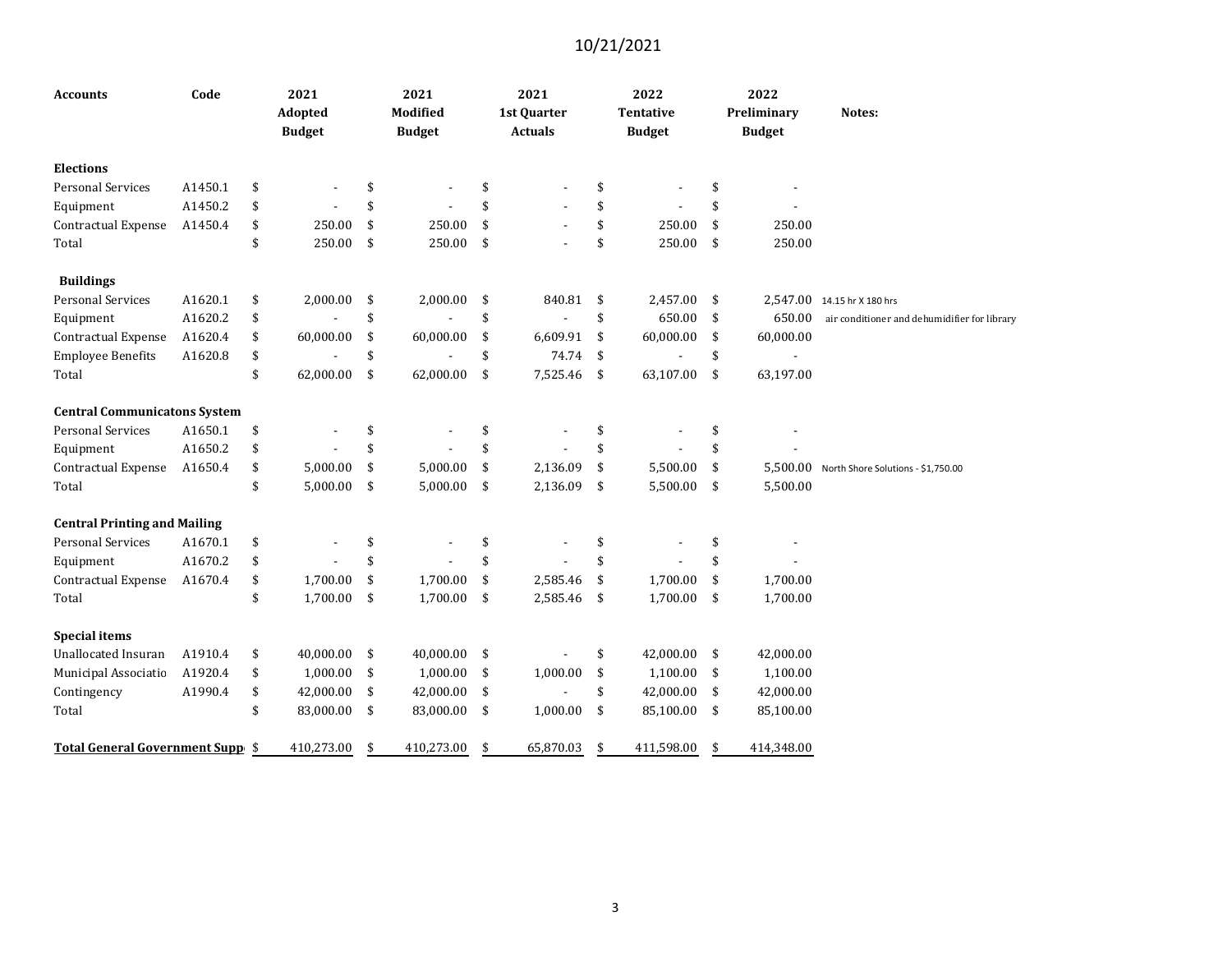| <b>Accounts</b>             | Code    | 2021<br>Adopted<br><b>Budget</b> | 2021<br>Modified<br><b>Budget</b> | 2021<br>1st Quarter<br><b>Actuals</b> | 2022<br><b>Tentative</b><br><b>Budget</b> | 2022<br>Preliminary<br><b>Budget</b> | Notes: |
|-----------------------------|---------|----------------------------------|-----------------------------------|---------------------------------------|-------------------------------------------|--------------------------------------|--------|
| <b>Public Safety</b>        |         |                                  |                                   |                                       |                                           |                                      |        |
| <b>Traffic Control</b>      |         |                                  |                                   |                                       |                                           |                                      |        |
| <b>Personal Services</b>    | A3310.1 | \$                               | \$                                | \$                                    | \$                                        | \$                                   |        |
| Equipment                   | A3310.2 | \$                               | \$                                | \$                                    | \$                                        | \$                                   |        |
| <b>Contractual Expense</b>  | A3310.4 | \$<br>1,500.00                   | \$<br>1,500.00                    | \$                                    | \$<br>1,500.00                            | \$<br>1,500.00                       |        |
| Total                       |         | \$<br>1,500.00                   | \$<br>1,500.00                    | \$                                    | \$<br>1,500.00                            | \$<br>1,500.00                       |        |
| <b>Control of Dogs</b>      |         |                                  |                                   |                                       |                                           |                                      |        |
| <b>Personal Services</b>    | A3510.1 | \$<br>7,947.00                   | \$<br>7,947.00                    | \$<br>1,688.57                        | \$<br>7,947.00                            | \$<br>8,106.00                       |        |
| Equipment                   | A3510.2 | \$                               | \$                                | \$<br>$\overline{a}$                  | \$                                        | \$                                   |        |
| <b>Contractual Expense</b>  | A3510.4 | \$<br>4,700.00                   | \$<br>4,700.00                    | \$                                    | \$<br>4,700.00                            | \$<br>4,700.00                       |        |
| <b>Employee Benefits</b>    | A3510.8 | \$                               | \$                                | \$<br>145.33                          | \$                                        | \$<br>$\blacksquare$                 |        |
| Total                       |         | \$<br>12,647.00                  | \$<br>12,647.00                   | \$<br>1,833.90                        | \$<br>12,647.00                           | \$<br>12,806.00                      |        |
| <b>Animal Control Other</b> |         |                                  |                                   |                                       |                                           |                                      |        |
| Personal Services           | A3520.1 | \$                               | \$                                | \$                                    | \$                                        | \$                                   |        |
| Equipment                   | A3520.2 | \$                               | \$                                | \$                                    | \$                                        | \$                                   |        |
| Contractual Expense         | A3520.4 | \$                               | \$                                | \$                                    | \$                                        | \$                                   |        |
| Total                       |         | \$                               | \$                                | \$                                    | \$                                        | \$                                   |        |
| <b>Safety Inspection</b>    |         |                                  |                                   |                                       |                                           |                                      |        |
| <b>Personal Services</b>    | A3620.1 | \$<br>11,730.00                  | \$<br>11,730.00                   | \$<br>2,286.34                        | \$<br>11,730.00                           | \$<br>11,965.00                      |        |
| Equipment                   | A3620.2 | \$<br>300.00                     | \$<br>300.00                      | \$                                    | \$<br>300.00                              | \$                                   |        |
| Contractual Expense         | A3620.4 | \$<br>1,000.00                   | \$<br>1,000.00                    | \$<br>96.70                           | \$<br>1,000.00                            | \$                                   |        |
| <b>Employee Benefits</b>    | A3620.8 | \$                               | \$                                | \$<br>420.56                          | \$                                        | \$                                   |        |
| Total                       |         | \$<br>13,030.00                  | \$<br>13,030.00                   | \$<br>2,803.60                        | \$<br>13,030.00                           | \$<br>11,965.00                      |        |
| <b>Total Public Safety</b>  |         | \$<br>27,177.00                  | \$<br>27,177.00                   | \$<br>4,637.50                        | \$<br>27,177.00                           | \$<br>26,271.00                      |        |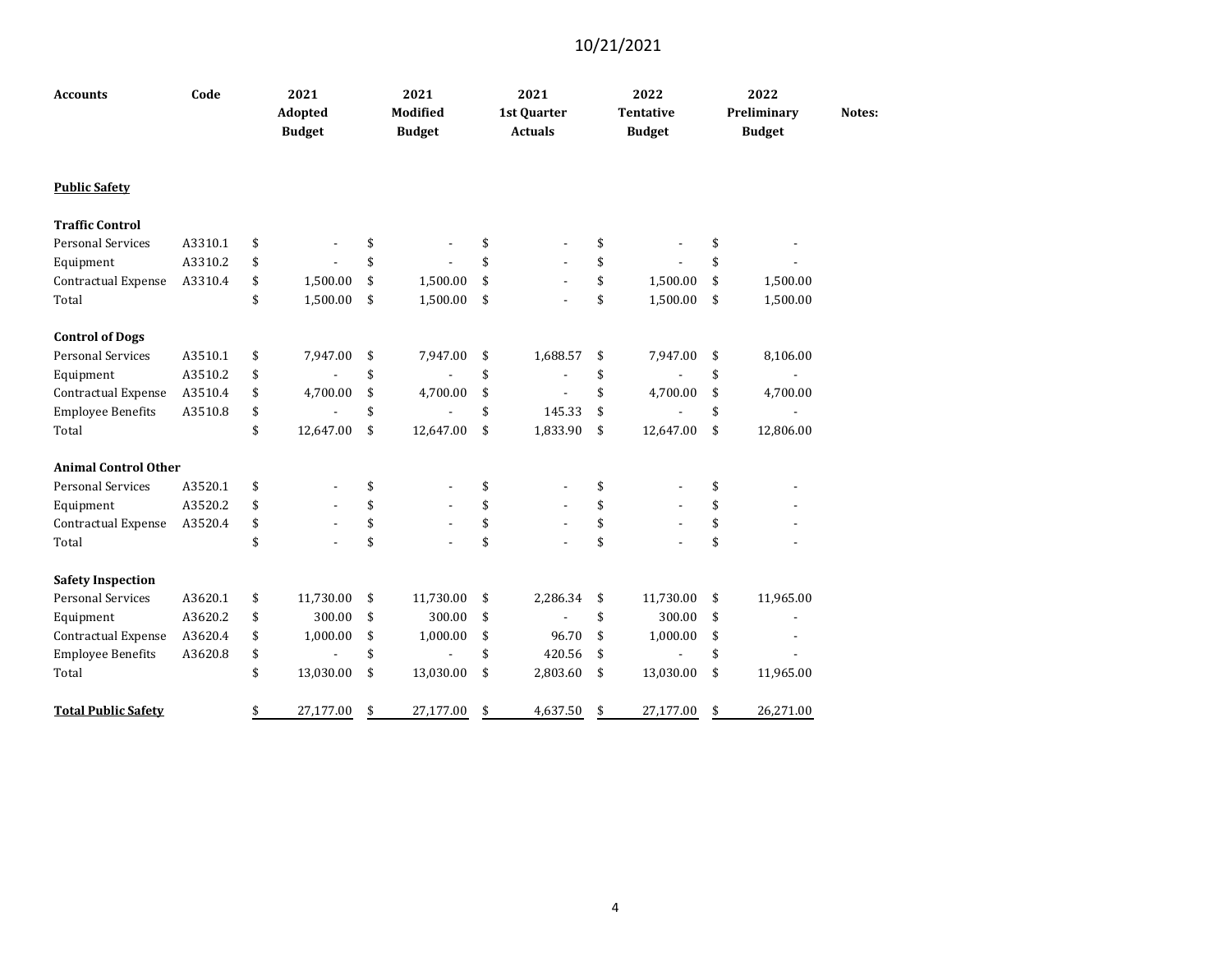| <b>Accounts</b>                      | Code    | 2021<br>Adopted<br><b>Budget</b> | 2021<br><b>Modified</b><br><b>Budget</b> | 2021<br>1st Quarter<br><b>Actuals</b> | 2022<br><b>Tentative</b><br><b>Budget</b> | 2022<br>Preliminary<br><b>Budget</b> | Notes: |
|--------------------------------------|---------|----------------------------------|------------------------------------------|---------------------------------------|-------------------------------------------|--------------------------------------|--------|
| Health                               |         |                                  |                                          |                                       |                                           |                                      |        |
| <b>Board of Health</b>               |         |                                  |                                          |                                       |                                           |                                      |        |
| <b>Personal Services</b>             | A4010.1 | \$<br>1,200.00                   | \$<br>1,200.00                           | \$                                    | \$<br>1,200.00                            | \$<br>1,200.00                       |        |
| Total                                |         | \$<br>1,200.00                   | \$<br>1,200.00                           | \$                                    | \$<br>1,200.00                            | \$<br>1,200.00                       |        |
| <b>Registrar of Vital Statistics</b> |         |                                  |                                          |                                       |                                           |                                      |        |
| <b>Personal Services</b>             | A4020.1 | \$<br>1,020.00                   | \$<br>1,020.00                           | \$<br>235.49                          | \$<br>1,500.00                            | \$<br>1,500.00                       |        |
| Equipment                            | A4020.2 | \$                               | \$                                       | \$<br>$\overline{\phantom{a}}$        | \$                                        | \$                                   |        |
| Contractual Expense                  | A4020.4 | \$<br>250.00                     | \$<br>250.00                             | \$                                    | \$<br>250.00                              | \$<br>250.00                         |        |
| Employee Benefit                     | A4020.8 | \$                               | \$                                       | \$<br>19.51                           | \$                                        | \$                                   |        |
| Total                                |         | \$<br>1,270.00                   | \$<br>1,270.00                           | \$<br>255.00                          | \$<br>1,750.00                            | \$<br>1,750.00                       |        |
| Ambulance                            |         |                                  |                                          |                                       |                                           |                                      |        |
| <b>Personal Services</b>             | A4540.1 | \$                               | \$                                       | \$                                    | \$                                        | \$                                   |        |
| Equipment                            | A4540.2 | \$                               | \$                                       | \$                                    | \$                                        | \$                                   |        |
| Contractual Expense                  | A4540.4 | \$<br>134,301.00                 | \$<br>134,301.00                         | \$<br>32,500.00                       | \$<br>134,301.00                          | \$<br>134,301.00                     |        |
| Total                                |         | \$<br>134,301.00                 | \$<br>134,301.00                         | \$<br>32,500.00                       | \$<br>134,301.00                          | \$<br>134,301.00                     |        |
| <b>Total Health</b>                  |         | \$<br>136,771.00                 | \$<br>136,771.00                         | \$<br>32,755.00                       | \$<br>137,251.00                          | \$<br>137,251.00                     |        |
| <b>Transportation</b>                |         |                                  |                                          |                                       |                                           |                                      |        |
| <b>Superintendent of Highways</b>    |         |                                  |                                          |                                       |                                           |                                      |        |
| <b>Personal Services</b>             | A5010.1 | \$<br>64,586.00                  | \$<br>64,586.00                          | \$<br>10,029.05                       | \$<br>64,586.00                           | \$<br>65,878.00                      |        |
| Equipment                            | A5010.2 | \$                               | \$                                       | \$                                    | \$                                        | \$                                   |        |
| Contractual Expense                  | A5010.4 | \$<br>1,750.00                   | \$<br>1,750.00                           | \$<br>806.00                          | \$<br>1,750.00                            | \$<br>1,750.00                       |        |
| <b>Employee Benefits</b>             | A5010.8 | \$                               | \$                                       | \$<br>4,875.43                        | \$                                        | \$                                   |        |
| Total                                |         | \$<br>66,336.00                  | \$<br>66,336.00                          | \$<br>15,710.48                       | \$<br>66,336.00                           | \$<br>67,628.00                      |        |
| <b>Street Lighting</b>               |         |                                  |                                          |                                       |                                           |                                      |        |
| Contractual Expense                  | A5182.4 | \$<br>2,000.00                   | \$<br>2,000.00                           | \$<br>508.73                          | \$<br>2,200.00                            | \$<br>2,200.00                       |        |
| Total                                |         | \$<br>2,000.00                   | \$<br>2,000.00                           | \$<br>508.73                          | \$<br>2,200.00                            | \$<br>2,200.00                       |        |
| <b>Total Transportation</b>          |         | \$<br>68,336.00                  | \$<br>68,336.00                          | \$<br>16,219.21                       | \$<br>68,536.00                           | \$<br>69,828.00                      |        |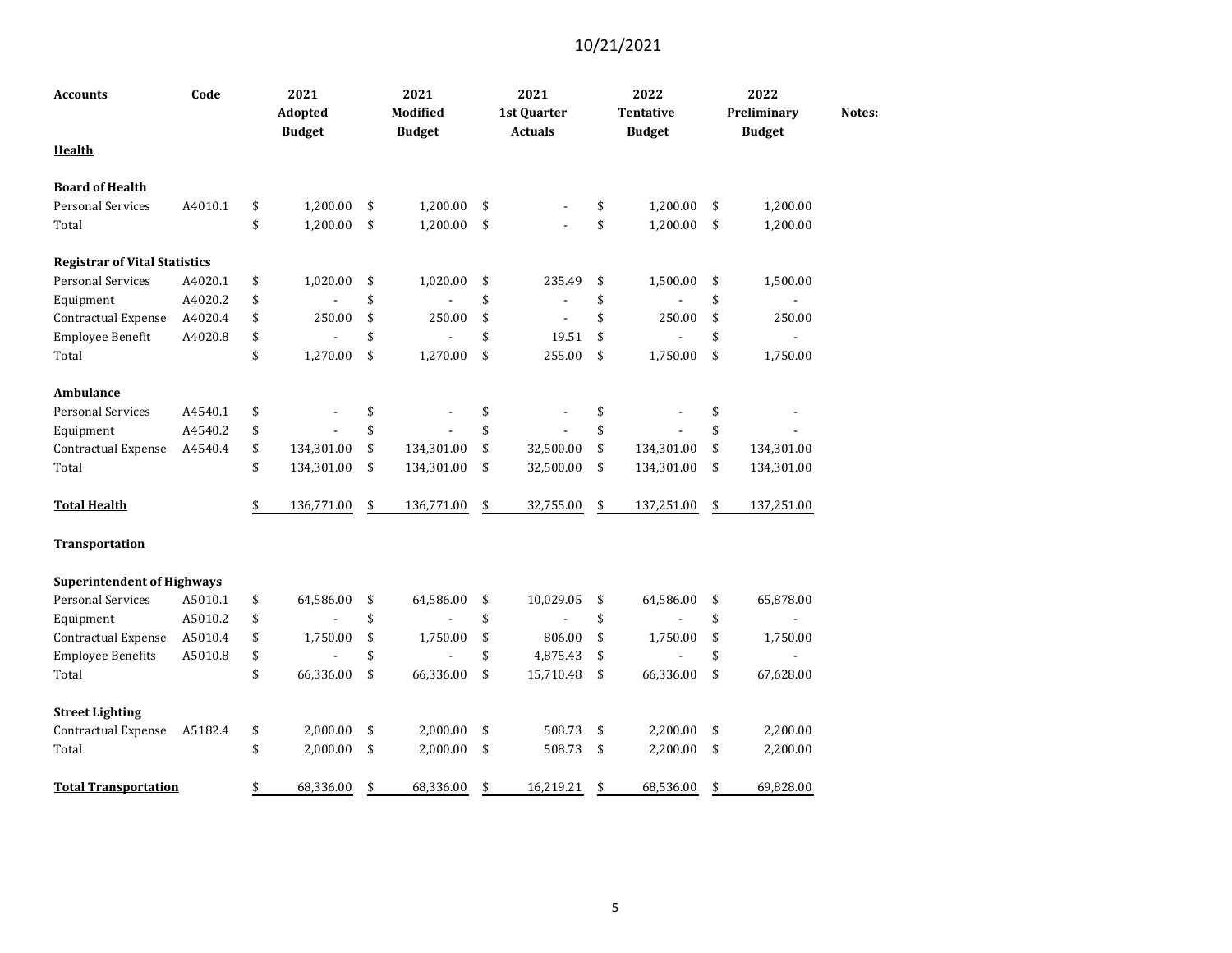| <b>Accounts</b>                                                                                                                                      | Code    | 2021<br>Adopted<br><b>Budget</b> | 2021<br><b>Modified</b><br><b>Budget</b> | 2021<br>1st Quarter<br><b>Actuals</b> |    | 2022<br><b>Tentative</b><br><b>Budget</b> | 2022<br>Preliminary<br><b>Budget</b> | Notes: |
|------------------------------------------------------------------------------------------------------------------------------------------------------|---------|----------------------------------|------------------------------------------|---------------------------------------|----|-------------------------------------------|--------------------------------------|--------|
| <b>Waterways Navigation</b>                                                                                                                          |         |                                  |                                          |                                       |    |                                           |                                      |        |
| Contractual Expense                                                                                                                                  | A5710.4 | \$<br>1,800.00                   | \$<br>1,800.00                           | \$                                    | \$ | 1,800.00                                  | \$<br>1,800.00                       |        |
| Total                                                                                                                                                |         | \$<br>1,800.00                   | \$<br>1,800.00                           | \$                                    | \$ | 1,800.00                                  | \$<br>1,800.00                       |        |
| <b>Total Waterways Navigation</b>                                                                                                                    |         | \$<br>1,800.00                   | \$<br>1,800.00                           | \$                                    | \$ | 1,800.00                                  | \$<br>1,800.00                       |        |
| <b>Economic Assistance and Opportunity</b>                                                                                                           |         |                                  |                                          |                                       |    |                                           |                                      |        |
| <b>Publicity</b>                                                                                                                                     |         |                                  |                                          |                                       |    |                                           |                                      |        |
| Contractual Expense                                                                                                                                  | A6410.4 | \$<br>300.00 \$                  | 300.00                                   | \$                                    | \$ | 300.00                                    | \$<br>300.00                         |        |
| Total                                                                                                                                                |         | \$<br>300.00                     | \$<br>300.00                             | \$<br>$\overline{\phantom{a}}$        | \$ | 300.00                                    | \$<br>300.00                         |        |
| <b>Veterans Services</b>                                                                                                                             |         |                                  |                                          |                                       |    |                                           |                                      |        |
| <b>Personal Services</b>                                                                                                                             | A6510.1 | \$                               | \$                                       | \$                                    | \$ | $\overline{\phantom{a}}$                  | \$                                   |        |
| Equipment                                                                                                                                            | A6510.2 | \$                               | \$                                       | \$                                    | \$ |                                           | \$                                   |        |
| Contractual Expense                                                                                                                                  | A6510.4 | \$<br>700.00                     | \$<br>700.00                             | \$                                    | \$ | 700.00                                    | \$<br>700.00                         |        |
| Total                                                                                                                                                |         | \$<br>700.00                     | \$<br>700.00                             | \$                                    | \$ | 700.00                                    | \$<br>700.00                         |        |
| Total Economic Assistance and C \$                                                                                                                   |         | 1,000.00                         | \$<br>1,000.00                           | \$                                    | \$ | 1,000.00                                  | \$<br>1,000.00                       |        |
| <b>Culture and Recreation</b>                                                                                                                        |         |                                  |                                          |                                       |    |                                           |                                      |        |
| Special Recreational Facilities (Pilot Knob Beach and BattleHill)                                                                                    |         |                                  |                                          |                                       |    |                                           |                                      |        |
| $\frac{1}{2}$ Dersenal Corvices $\frac{1}{2}$ 1200 $\frac{1}{2}$ $\frac{1}{2}$ $\frac{1}{2}$ 000 00 $\frac{1}{2}$ $\frac{1}{2}$ 000 00 $\frac{1}{2}$ |         |                                  |                                          |                                       | ¢  | 12.000.00 \$                              | 12.000.00                            |        |

| Personal Services   | A7180.1 | s s | $12,000.00$ \$ | 12.000.00 \$ |  |  | 12.000.00 \$ | 12.000.00 |                                   |
|---------------------|---------|-----|----------------|--------------|--|--|--------------|-----------|-----------------------------------|
| Equipment           | A7180.2 |     | 500.00 \$      | 500.00 \$    |  |  | 500.00 \$    | 500.00    |                                   |
| Contractual Expense | A7180.4 |     | 13.500.00 \$   | 13.500.00 \$ |  |  | 13.500.00 \$ |           | 13,500.00 \$12,500.00 Battle Hill |
| Total               |         |     | 26.000.00 \$   | 26.000.00 \$ |  |  | 26.000.00    | 26.000.00 |                                   |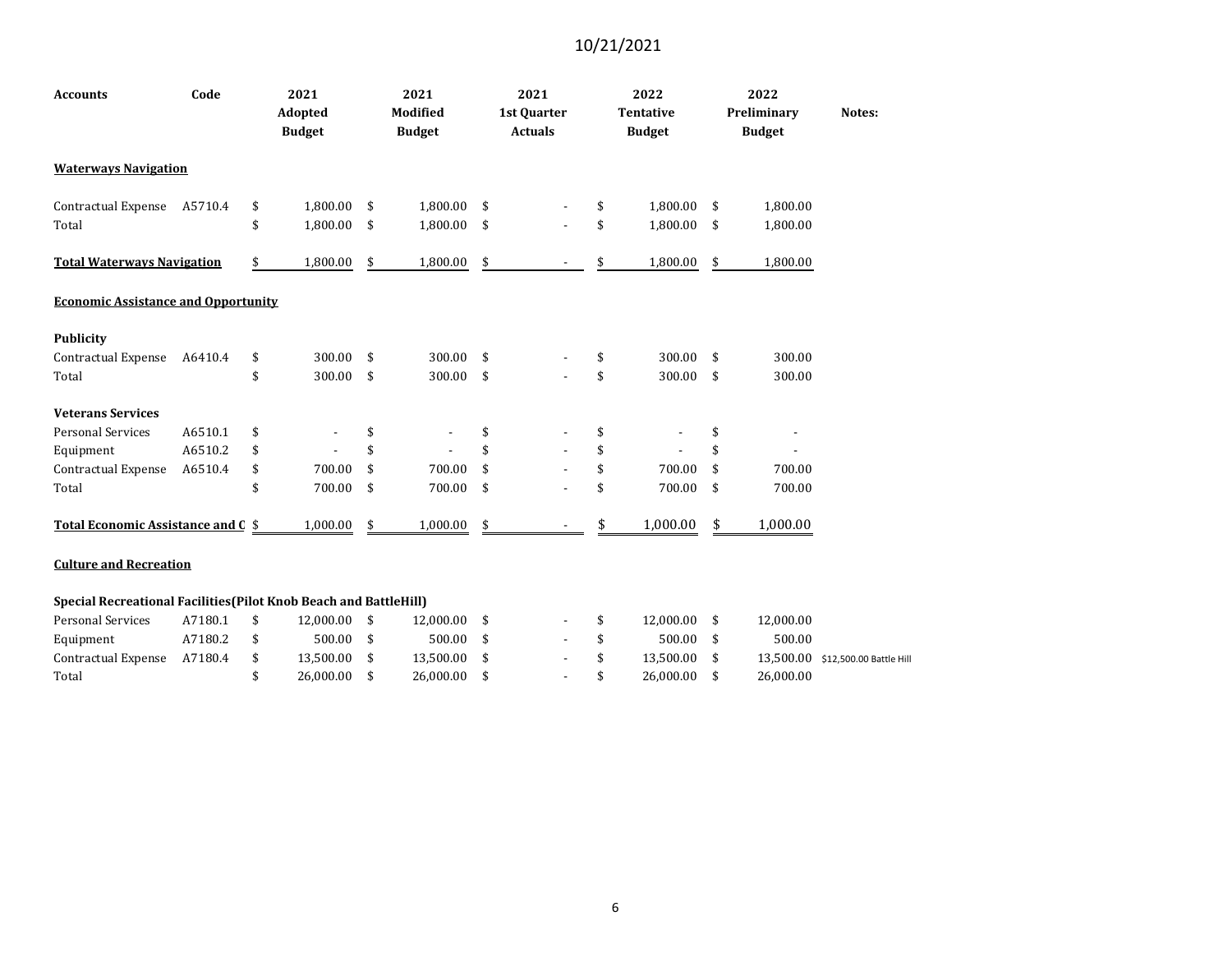| <b>Accounts</b>                     | Code    | 2021            | 2021            | 2021           | 2022                 | 2022            |        |
|-------------------------------------|---------|-----------------|-----------------|----------------|----------------------|-----------------|--------|
|                                     |         | Adopted         | <b>Modified</b> | 1st Quarter    | <b>Tentative</b>     | Preliminary     | Notes: |
|                                     |         | <b>Budget</b>   | <b>Budget</b>   | <b>Actuals</b> | <b>Budget</b>        | <b>Budget</b>   |        |
| <b>Youth Program</b>                |         |                 |                 |                |                      |                 |        |
| <b>Personal Services</b>            | A7310.1 | \$              | \$              | \$             | \$                   | \$              |        |
| Equipment                           | A7310.2 | \$              | \$              | \$             | \$                   | \$              |        |
| <b>Contractual Expense</b>          | A7310.4 | \$<br>650.00    | \$<br>650.00    | \$             | \$<br>650.00         | \$<br>650.00    |        |
| Total                               |         | \$<br>650.00    | \$<br>650.00    | \$             | \$<br>650.00         | \$<br>650.00    |        |
| <b>Joint Youth Project</b>          |         |                 |                 |                |                      |                 |        |
| Contractual Expense                 | A7320.4 | \$<br>5,000.00  | \$<br>5,000.00  | \$             | \$<br>9,500.00       | \$<br>9,500.00  |        |
| Total                               |         | \$<br>5,000.00  | \$<br>5,000.00  | \$             | \$<br>9,500.00       | \$<br>9,500.00  |        |
| <b>Historian</b>                    |         |                 |                 |                |                      |                 |        |
| <b>Personal Services</b>            | A7510.1 | \$<br>860.00    | \$<br>860.00    | \$<br>198.55   | \$<br>860.00         | \$<br>880.00    |        |
| Equipment                           | A7510.2 | \$              | \$              | \$             | \$<br>$\blacksquare$ | \$              |        |
| Contractual Expense                 | A7510.4 | \$              | \$              | \$             | \$                   | \$              |        |
| <b>Employee Benefits</b>            | A7510.8 | \$              | \$              | \$<br>16.45    | \$                   | \$              |        |
| Total                               |         | \$<br>860.00    | \$<br>860.00    | \$<br>215.00   | \$<br>860.00         | \$<br>880.00    |        |
| <b>Celebration</b>                  |         |                 |                 |                |                      |                 |        |
| <b>Personal Services</b>            | A7550.1 | \$              | \$              | \$             | \$                   | \$              |        |
| Equipment                           | A7550.2 | \$              | \$              | \$             | \$                   | \$              |        |
| Contractual Expense                 | A7550.4 | \$<br>250.00    | \$<br>250.00    | \$             | \$<br>250.00         | \$<br>250.00    |        |
| Total                               |         | \$<br>250.00    | \$<br>250.00    | \$             | \$<br>250.00         | \$<br>250.00    |        |
| <b>Adult Recreaton</b>              |         |                 |                 |                |                      |                 |        |
| <b>Personal Services</b>            | A7620.1 | \$              | \$              | \$             | \$                   | \$              |        |
| Equipment                           | A7620.2 | \$              | \$              | \$             | \$                   | \$              |        |
| Contractual Expense                 | A7620.4 | \$<br>2,000.00  | \$<br>2,000.00  | \$<br>2,000.00 | \$<br>2,000.00       | \$<br>2,000.00  |        |
| Total                               |         | \$<br>2,000.00  | \$<br>2,000.00  | \$<br>2,000.00 | \$<br>2,000.00       | \$<br>2,000.00  |        |
| <b>Total Culture and Recreation</b> |         | \$<br>34,760.00 | \$<br>34,760.00 | \$<br>2,215.00 | \$<br>39,260.00      | \$<br>39,280.00 |        |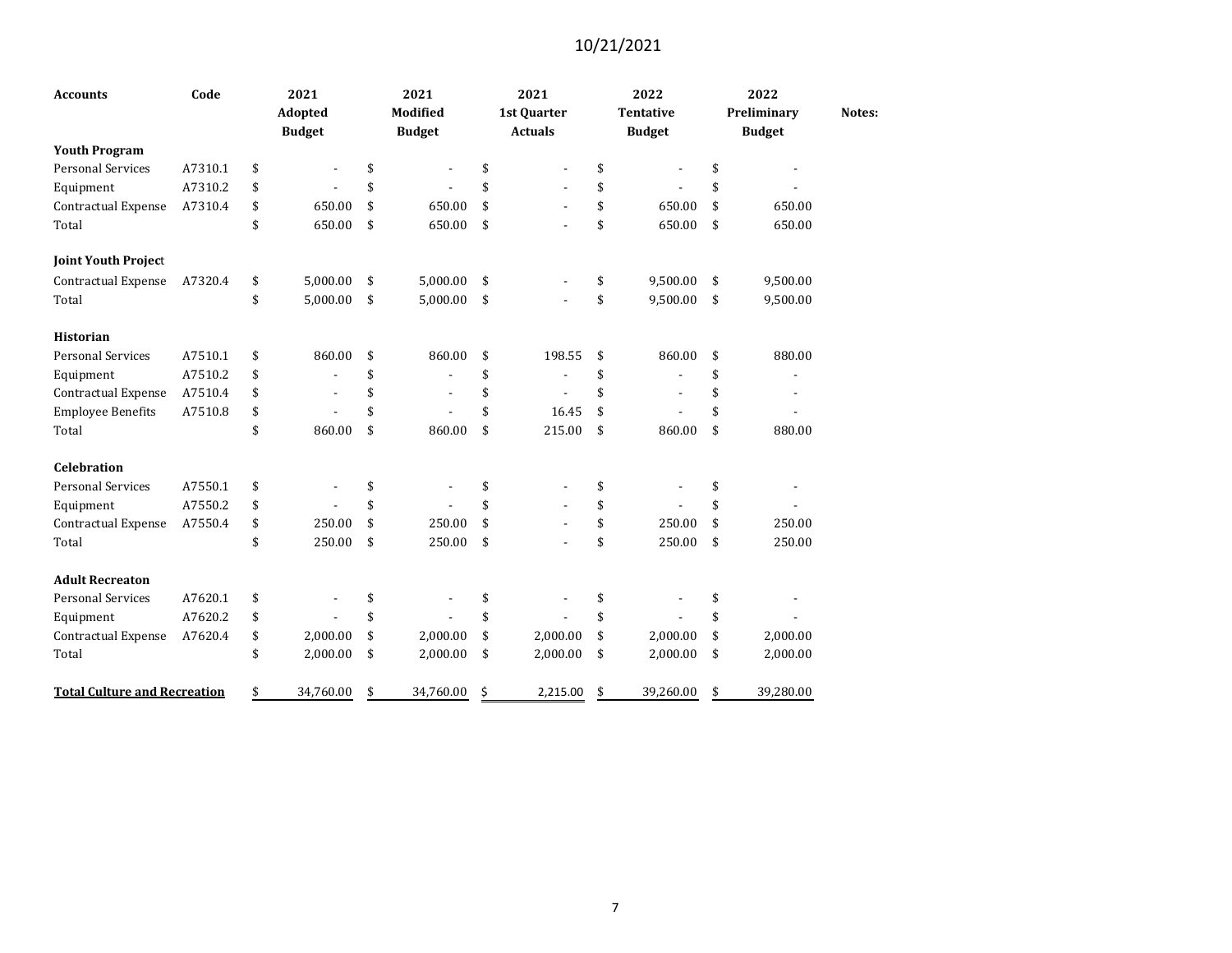| Accounts                                         | Code    | 2021<br>Adopted<br><b>Budget</b> | 2021<br><b>Modified</b><br><b>Budget</b> | 2021<br>1st Quarter<br><b>Actuals</b> | 2022<br><b>Tentative</b><br><b>Budget</b> | 2022<br>Preliminary<br><b>Budget</b> | Notes:                                        |
|--------------------------------------------------|---------|----------------------------------|------------------------------------------|---------------------------------------|-------------------------------------------|--------------------------------------|-----------------------------------------------|
| <b>Home and Community Services</b>               |         |                                  |                                          |                                       |                                           |                                      |                                               |
| Planning                                         |         |                                  |                                          |                                       |                                           |                                      |                                               |
| <b>Personal Services</b>                         | A8020.1 | \$<br>5,000.00                   | \$<br>5,000.00                           | \$<br>1,065.59                        | \$<br>5,000.00                            | \$<br>5,100.00                       |                                               |
| Equipment                                        | A8020.2 | \$                               | \$                                       | \$                                    | \$                                        | \$                                   |                                               |
| <b>Contractual Expense</b>                       | A8020.4 | \$<br>7,200.00                   | \$<br>7,200.00                           | \$<br>554.00                          | \$<br>7,200.00                            | \$<br>7,200.00                       |                                               |
| <b>Employee Benefits</b>                         | A8020.8 | \$                               | \$                                       | \$<br>88.27                           | \$                                        | \$                                   |                                               |
| Total                                            |         | \$<br>12,200.00                  | \$<br>12,200.00                          | \$<br>1,707.86                        | \$<br>12,200.00                           | \$<br>12,300.00                      |                                               |
| <b>Environmental Control</b>                     |         |                                  |                                          |                                       |                                           |                                      |                                               |
| Contractual Expense                              | A8090.4 | \$                               | \$                                       | \$                                    | \$                                        | \$                                   |                                               |
| Total                                            |         | \$                               | \$                                       | \$                                    | \$                                        | \$                                   |                                               |
| <b>Cemeteries</b>                                |         |                                  |                                          |                                       |                                           |                                      |                                               |
| <b>Personal Services</b>                         | A8810.1 | \$<br>3,915.00                   | \$<br>3,915.00                           | \$                                    | \$<br>4,000.00                            | \$                                   | 4,000.00 \$14.15 hr X 275 hrs - \$3,892.00.00 |
| Equipment                                        | A8810.2 | \$                               | \$                                       | \$                                    | \$                                        | \$                                   |                                               |
| Contractual Expense                              | A8810.4 | \$<br>250.00                     | \$<br>250.00                             | \$                                    | \$<br>250.00                              | \$<br>250.00                         |                                               |
| <b>Employee Benefits</b>                         | A8810.8 | \$                               | \$                                       | \$                                    | \$                                        | \$                                   |                                               |
| Total                                            |         | \$<br>4,165.00                   | \$<br>4,165.00                           | \$                                    | \$<br>4,250.00                            | \$<br>4,250.00                       |                                               |
| Total Home and Community Sery \$                 |         | 16,365.00                        | \$<br>16,365.00                          | \$<br>1,707.86                        | \$<br>16,450.00                           | \$<br>16,550.00                      |                                               |
| <b>Undistributed</b><br><b>Employee Benefits</b> |         |                                  |                                          |                                       |                                           |                                      |                                               |
| <b>State Retirement</b>                          | A9010.1 | \$<br>23,060.00                  | \$<br>23,060.00                          | \$                                    | \$<br>26,298.00                           | \$<br>18,017.00                      |                                               |
| Social Security                                  | A9030.8 | \$<br>20,530.00                  | \$<br>20,530.00                          | \$<br>5,234.63                        | \$<br>19,785.00                           | \$<br>20,133.00                      |                                               |
| Unemployment Insu                                | A9050.8 | \$                               | \$                                       | \$                                    | \$                                        | \$<br>$\overline{\phantom{a}}$       |                                               |
| Disability Insurance                             | A9055.8 | \$<br>250.00                     | \$<br>250.00                             | \$<br>61.80                           | \$<br>250.00                              | \$<br>250.00                         |                                               |
| Hospital and medica                              | A9060.8 | \$<br>17,852.00                  | \$<br>17,852.00                          | \$<br>5,143.34                        | \$<br>19,473.00                           | \$<br>19,473.00                      |                                               |
| Employee Benefits-C                              | A9089.8 | \$                               | \$                                       | \$<br>$\overline{\phantom{a}}$        |                                           |                                      |                                               |
| <b>Total Undistributed</b>                       |         | \$<br>61,692.00                  | \$<br>61,692.00                          | \$<br>10,439.77                       | \$<br>65,806.00                           | \$<br>57,873.00                      |                                               |
| <b>Total Appropriations/Expenditu \$</b>         |         | 758,174.00                       | \$<br>758,174.00                         | \$<br>133,844.37                      | \$<br>768,878.00                          | \$<br>764,201.00                     |                                               |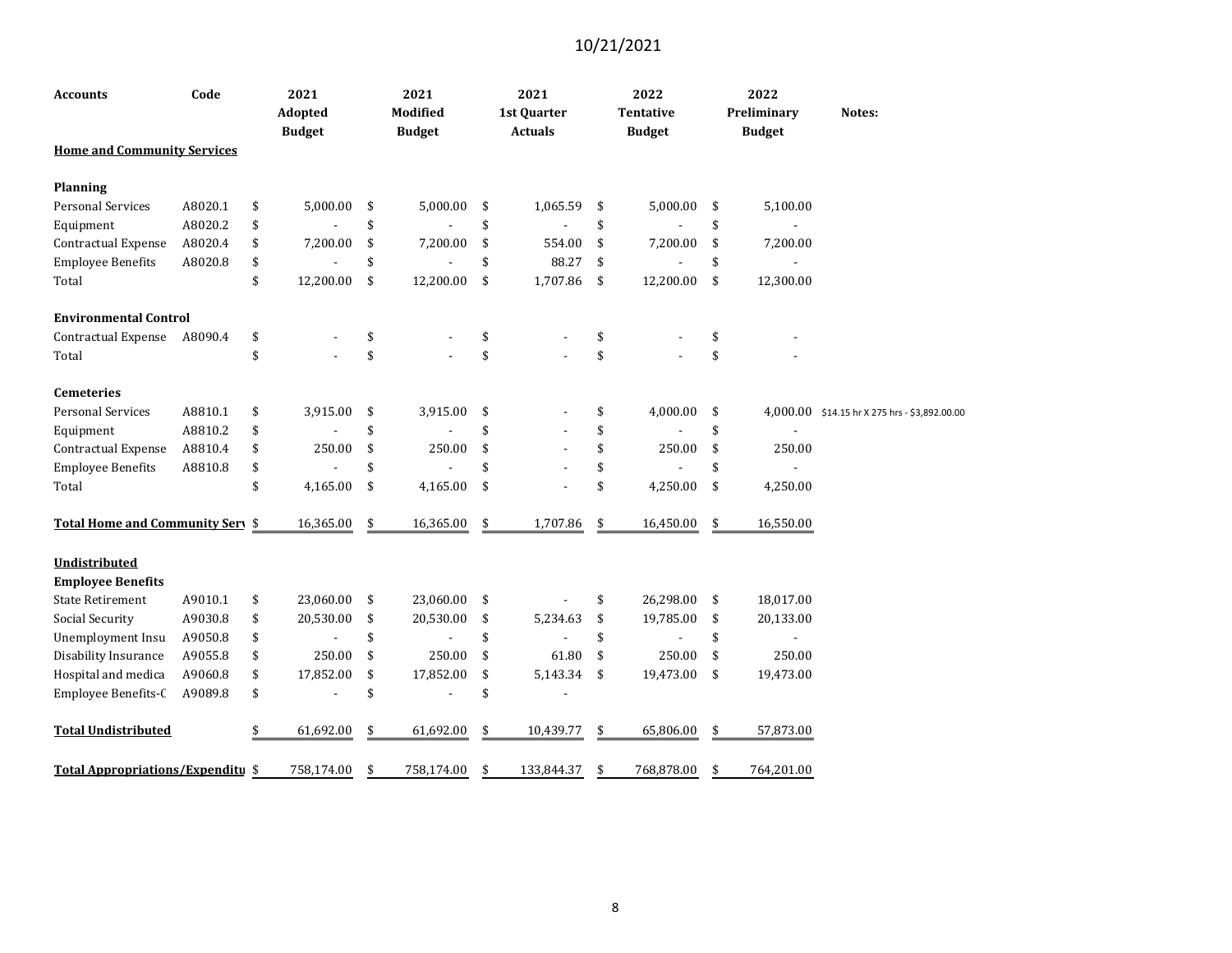| <b>Accounts</b>                        | Code  | 2021             | 2021             | 2021             | 2022             | 2022             |        |
|----------------------------------------|-------|------------------|------------------|------------------|------------------|------------------|--------|
|                                        |       | Adopted          | Modified         | 1st Quarter      | <b>Tentative</b> | Preliminary      | Notes: |
|                                        |       | <b>Budget</b>    | <b>Budget</b>    | <b>Actuals</b>   | <b>Budget</b>    | <b>Budget</b>    |        |
| <b>General Fund Estimated Revenues</b> |       |                  |                  |                  |                  |                  |        |
| Real Property Tax Ro                   | A1001 | \$<br>432,036.00 | \$<br>432,036.00 | \$<br>432,036.00 | \$<br>443,740.00 | \$<br>439,063.00 |        |
| <b>Other Tax Items</b>                 |       |                  |                  |                  |                  |                  |        |
| Other Payments in L                    | A1081 | \$<br>3,700.00   | \$<br>3,700.00   | \$<br>3,629.50   | \$<br>3,700.00   | \$<br>3,700.00   |        |
| <b>Interest and Penaltic</b>           | A1090 | \$<br>7,000.00   | \$<br>7,000.00   | \$<br>3,328.48   | \$<br>3,500.00   | \$<br>3,500.00   |        |
| Other Non-Property                     | A1189 | \$               | \$               | \$<br>116.95     | \$               | \$               |        |
| Franchise                              | A1170 | \$<br>36,000.00  | \$<br>36,000.00  | \$<br>38,369.30  | \$<br>38,000.00  | \$<br>38,000.00  |        |
| <b>Departmental Income</b>             |       |                  |                  |                  |                  |                  |        |
| Clerk Fees                             | A1255 | \$<br>1,000.00   | \$<br>1,000.00   | \$<br>95.37      | \$<br>1,000.00   | \$<br>1,000.00   |        |
| <b>Vital Statistics Fee</b>            | A1603 | \$<br>700.00     | \$<br>700.00     | \$<br>250.00     | \$<br>700.00     | \$<br>700.00     |        |
| <b>Culture and Recreati</b>            | A2089 | \$               | \$               | \$               | \$               | \$               |        |
| <b>Planning Board Fees</b>             | A2115 | \$<br>500.00     | \$<br>500.00     | \$<br>175.00     | \$<br>500.00     | \$<br>500.00     |        |
| <b>Use of Money</b>                    |       |                  |                  |                  |                  |                  |        |
| <b>Interest and Earning</b>            | A2401 | \$<br>4,000.00   | \$<br>4,000.00   | 138.38 \$        | 2,000.00         | \$<br>2,000.00   |        |
| <b>Licenses and Permits</b>            |       |                  |                  |                  |                  |                  |        |
| Dog License                            | A2544 | \$<br>3,500.00   | \$<br>3,500.00   | \$<br>708.00     | \$<br>3,500.00   | \$<br>3,500.00   |        |
| Permits                                | A2590 | \$               | \$               | \$               | \$               | \$               |        |
| <b>Fines and Forfeitures</b>           |       |                  |                  |                  |                  |                  |        |
| Fines and Forfeited I                  | A2610 | \$<br>72,500.00  | \$<br>72,500.00  | \$<br>4,997.00   | \$<br>70,000.00  | \$<br>70,000.00  |        |
| Sale of Property/Compensation for Loss |       |                  |                  |                  |                  |                  |        |
| Sale of Real Property                  | A2660 | \$               | \$               | \$               | \$               | \$               |        |
| Sale of Surplus Equip                  | A2665 | \$               | \$               | \$               | \$               | \$               |        |
| <b>Unclassified Revenue</b>            |       |                  |                  |                  |                  |                  |        |
| Unclassified Revenu                    | A2770 | \$               | \$               | \$<br>40.13      | \$               | \$               |        |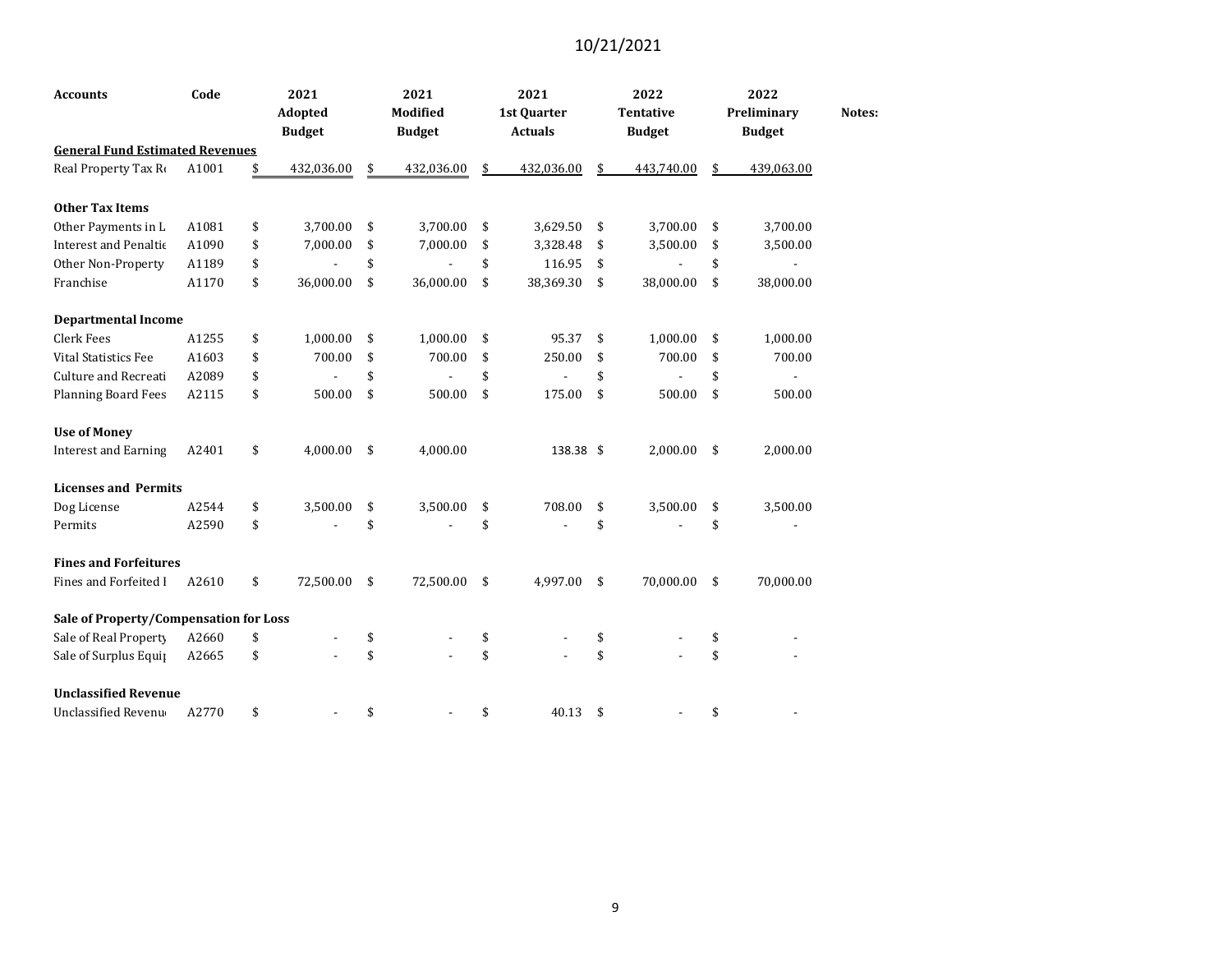| <b>Accounts</b>                          | Code     | 2021<br>Adopted<br><b>Budget</b> | 2021<br>Modified<br><b>Budget</b> | 2021<br>1st Quarter<br><b>Actuals</b> | 2022<br><b>Tentative</b><br><b>Budget</b> | 2022<br>Preliminary<br><b>Budget</b> | Notes: |
|------------------------------------------|----------|----------------------------------|-----------------------------------|---------------------------------------|-------------------------------------------|--------------------------------------|--------|
| <b>State Aid</b>                         |          |                                  |                                   |                                       |                                           |                                      |        |
| <b>Revenue Sharing</b>                   | A3001    | \$<br>12,238.00                  | \$<br>12,238.00                   | \$<br>÷,                              | \$<br>12,238.00                           | \$<br>12,238.00                      |        |
| Mortgage Tax                             | A3005    | \$<br>70,000.00                  | \$<br>70,000.00                   | \$                                    | \$<br>90,000.00                           | \$<br>90,000.00                      |        |
| Grant Revenue - Oth                      | A3089    | \$                               | \$                                | \$                                    | \$                                        | \$                                   |        |
| Grant Revenue - Hor                      | A3989    | \$                               | \$                                | \$                                    | \$                                        | \$                                   |        |
| <b>Total Estimated Revenues</b>          |          | \$<br>211,138.00                 | \$<br>211,138.00                  | \$<br>51,848.11                       | \$<br>225,138.00                          | \$<br>225,138.00                     |        |
| <b>Unexpended Balance</b>                |          | \$<br>115,000.00                 | \$<br>115,000.00                  |                                       | \$<br>100,000.00                          | \$<br>100,000.00                     |        |
|                                          |          | appropriated                     | appropriated                      |                                       | appropriated                              | appropriated                         |        |
|                                          |          | 2021 budget                      | 2021 budget                       |                                       | 2022 budget                               | 2022 budget                          |        |
| <b>HIGHWAY FUND</b>                      |          |                                  |                                   |                                       |                                           |                                      |        |
| <b>Highway Appropriations - Townwide</b> |          |                                  |                                   |                                       |                                           |                                      |        |
| <b>Bridges</b>                           |          |                                  |                                   |                                       |                                           |                                      |        |
| Contractual Expense DA5120.4             |          | \$<br>10,000.00                  | \$<br>10,000.00                   | \$                                    | \$<br>10,000.00                           | \$<br>10,000.00                      |        |
| Total                                    |          | \$<br>10,000.00                  | \$<br>10,000.00                   | \$                                    | \$<br>10,000.00                           | \$<br>10,000.00                      |        |
| <b>Machinery</b>                         |          |                                  |                                   |                                       |                                           |                                      |        |
| Equipment                                | DA5130.2 | \$<br>33,000.00                  | \$<br>33,000.00                   | \$                                    | \$<br>33,000.00                           | \$<br>33,000.00                      |        |
| Contractual Expense                      | DA5130.4 | \$<br>80,000.00                  | \$<br>80,000.00                   | \$<br>16,335.03                       | \$<br>80,000.00                           | \$<br>80,000.00                      |        |
| Total                                    |          | \$<br>113,000.00                 | \$<br>113,000.00                  | \$<br>16,335.03                       | \$<br>113,000.00                          | \$<br>113,000.00                     |        |
| <b>Snow Removal - Town</b>               |          |                                  |                                   |                                       |                                           |                                      |        |
| <b>Personal Services</b>                 | DA5142.1 | \$<br>224,700.00                 | \$<br>224,700.00                  | \$<br>66,513.45                       | \$<br>224,700.00                          | \$<br>228,300.00                     |        |
| Contractual Expense                      | DA5142.4 | \$<br>85,000.00                  | \$<br>85,000.00                   | \$<br>12,359.22                       | \$<br>85,000.00                           | \$<br>85,000.00                      |        |
| <b>Employee Benefits</b>                 | DA5142.8 | \$                               | \$                                | \$<br>31,899.46                       | \$                                        | \$                                   |        |
| Total                                    |          | \$<br>309,700.00                 | \$<br>309,700.00                  | \$<br>110,772.13                      | \$<br>309,700.00                          | \$<br>313,300.00                     |        |
| <b>Employee Benefits</b>                 |          |                                  |                                   |                                       |                                           |                                      |        |
| <b>State Retirement</b>                  | DA9010.8 | \$<br>28,816.00                  | \$<br>28,816.00                   | \$                                    | \$<br>29,816.00                           | \$<br>22,500.00                      |        |
| Social Security                          | DA9030.8 | \$<br>17,190.00                  | \$<br>17,190.00                   | \$<br>8,160.02                        | \$<br>17,190.00                           | \$<br>17,465.00                      |        |
| Hospital and Medica                      | DA9060.8 | \$<br>85,000.00                  | \$<br>85,000.00                   | \$<br>29,258.04                       | \$<br>85,550.00                           | \$<br>85,550.00                      |        |
| Other(uniforms/pfl)                      | DA9089.8 | \$<br>3,600.00                   | \$<br>3,600.00                    | \$<br>1,115.72                        | \$<br>3,800.00                            | \$<br>3,800.00                       |        |
| Total                                    |          | \$<br>134,606.00                 | \$<br>134,606.00                  | \$<br>38,533.78                       | \$<br>136,356.00                          | \$<br>129,315.00                     |        |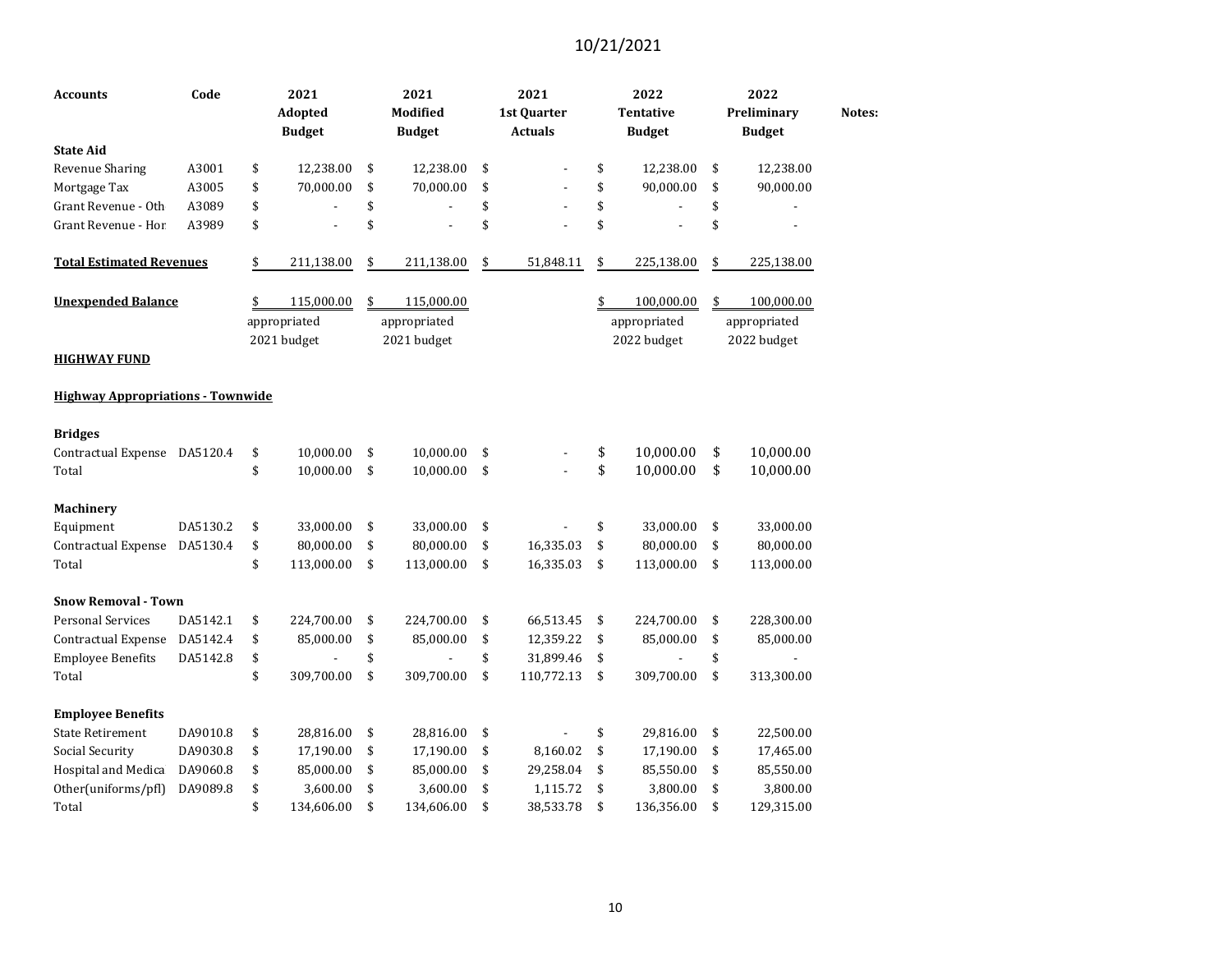| <b>Accounts</b>                                 | Code     | 2021<br>Adopted<br><b>Budget</b> | 2021<br>Modified<br><b>Budget</b> | 2021<br>1st Quarter<br><b>Actuals</b> | 2022<br><b>Tentative</b><br><b>Budget</b> | 2022<br>Preliminary<br><b>Budget</b> | Notes: |
|-------------------------------------------------|----------|----------------------------------|-----------------------------------|---------------------------------------|-------------------------------------------|--------------------------------------|--------|
| <b>Debt Service Principal</b>                   |          |                                  |                                   |                                       |                                           |                                      |        |
| Serial Bonds                                    | DA9710.6 | \$<br>107,562.00                 | \$<br>107,562.00                  | \$                                    | \$<br>107,562.00                          | \$<br>107,562.00                     |        |
| <b>Bond Anticipation</b>                        | DA9730.6 | \$                               | \$                                | \$                                    | \$                                        | \$                                   |        |
| Capital Bonds                                   | DA9740.6 | \$                               | \$                                | \$                                    | \$                                        | \$                                   |        |
| Total                                           |          | \$<br>107,562.00                 | \$<br>107,562.00                  | \$                                    | \$<br>107,562.00                          | \$<br>107,562.00                     |        |
| <b>Interest</b>                                 |          |                                  |                                   |                                       |                                           |                                      |        |
| Serial Bonds                                    | DA9710.7 | \$<br>9,759.00                   | \$<br>9,759.00                    | \$                                    | \$<br>4,954.00                            | \$<br>4,954.00                       |        |
| <b>Bond Anticipation</b>                        | DA9730.7 | \$                               | \$                                | \$                                    | \$                                        | \$                                   |        |
| Capital Bonds                                   | DA9740.7 | \$                               | \$                                | \$                                    | \$                                        | \$                                   |        |
| Total                                           |          | \$<br>9,759.00                   | \$<br>9,759.00                    | \$                                    | \$<br>4,954.00                            | \$<br>4,954.00                       |        |
| <b>Total Appropriations/Expenses</b>            |          | \$<br>684,627.00                 | \$<br>684,627.00                  | \$<br>165,640.94                      | \$<br>681,572.00                          | \$<br>678,131.00                     |        |
| <b>Highway Revenues - Townwide</b>              |          |                                  |                                   |                                       |                                           |                                      |        |
| <b>Local Sources</b>                            |          |                                  |                                   |                                       |                                           |                                      |        |
| Real Property Tax                               | DA1001   | \$<br>647,127.00                 | \$<br>647,127.00                  | \$<br>647,127.00                      | \$<br>646,072.00                          | \$<br>642,631.00                     |        |
| Sales of Scrap & Surp                           | DA2650   | \$                               | \$                                | \$<br>$\overline{a}$                  | \$                                        | \$                                   |        |
| <b>Interest and Earning</b>                     | DA2401   | \$<br>4,000.00                   | \$<br>4,000.00                    | \$<br>105.50                          | \$<br>2,000.00                            | \$<br>2,000.00                       |        |
| Compensation for Lo                             | DA2690   | \$                               | \$                                | \$                                    | \$                                        | \$                                   |        |
| Mowing - Washingto                              | DA2770   | \$<br>3,500.00                   | \$<br>3,500.00                    | \$                                    | \$<br>3,500.00                            | \$<br>3,500.00                       |        |
| <b>Total Est./Actual Revenues</b>               |          | \$<br>7,500.00                   | \$<br>7,500.00                    | \$<br>105.50                          | \$<br>5,500.00                            | \$<br>5,500.00                       |        |
| Townwide                                        |          |                                  |                                   |                                       |                                           |                                      |        |
| Unexpended Balance/cash on ha \$                |          | 30,000.00                        | \$<br>30,000.00                   |                                       | \$<br>30,000.00                           | \$<br>30,000.00                      |        |
|                                                 |          | appropriated                     | appropriated                      |                                       | appropriated                              | appropriated                         |        |
|                                                 |          | 2021 budget                      | 2021 budget                       |                                       | 2022 budget                               | 2022 budget                          |        |
| <b>Highway Appropriations - Outside Village</b> |          |                                  |                                   |                                       |                                           |                                      |        |
| <b>General Repairs</b>                          |          |                                  |                                   |                                       |                                           |                                      |        |
| <b>Personal Services</b>                        | DB5110.1 | \$<br>192,060.00                 | \$<br>192,060.00                  | \$                                    | \$<br>192,060.00                          | \$<br>195,100.00                     |        |
| Contractual Expense                             | DB5110.4 | \$<br>77,900.00                  | \$<br>77,900.00                   | \$                                    | \$<br>77,900.00                           | \$<br>77,900.00                      |        |
| <b>Employee Benefits</b>                        | DB5110.8 | \$                               | \$                                | \$                                    | \$                                        | \$                                   |        |
| Total                                           |          | \$<br>269,960.00                 | \$<br>269,960.00                  | \$                                    | \$<br>269,960.00                          | \$<br>273,000.00                     |        |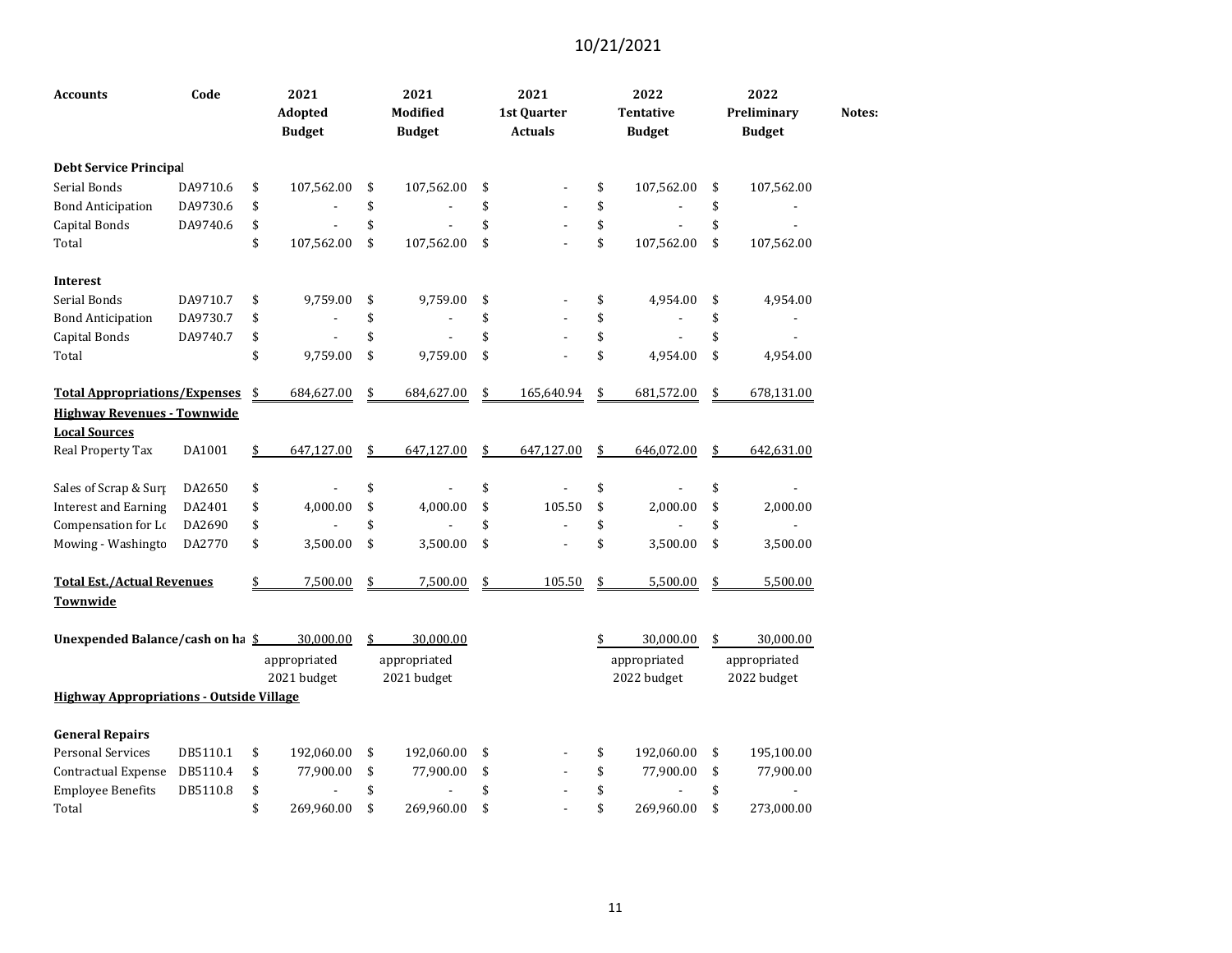| Code<br><b>Accounts</b>                                     |          | 2021<br>Adopted<br><b>Budget</b> |              | 2021<br><b>Modified</b><br><b>Budget</b> | 2021<br>1st Quarter<br><b>Actuals</b> |            |                    | 2022<br><b>Tentative</b><br><b>Budget</b> | 2022<br>Preliminary<br><b>Budget</b> | Notes: |
|-------------------------------------------------------------|----------|----------------------------------|--------------|------------------------------------------|---------------------------------------|------------|--------------------|-------------------------------------------|--------------------------------------|--------|
| <b>Improvements</b>                                         |          |                                  |              |                                          |                                       |            |                    |                                           |                                      |        |
| Capital Outlay                                              | DB5112.2 | \$                               | 240,000.00   | \$<br>240,000.00                         | \$                                    |            | \$                 | 245,000.00                                | \$<br>245,000.00                     |        |
| <b>Employee Benefits</b>                                    |          |                                  |              |                                          |                                       |            |                    |                                           |                                      |        |
| <b>State Retirement</b>                                     | DB9010.8 | \$                               | 26,573.00    | \$<br>26,573.00                          | \$                                    |            | \$                 | 27,573.00                                 | \$<br>18,236.00                      |        |
| <b>Social Security</b>                                      | DB9030.8 | \$                               | 14,693.00    | \$<br>14,693.00                          | \$                                    |            | \$                 | 14,693.00                                 | \$<br>14,925.00                      |        |
| Hospital and Medica                                         | DB9060.8 | \$                               | 85,000.00    | \$<br>85,000.00                          | \$                                    | 16,630.30  | \$                 | 85,500.00                                 | \$<br>85,500.00                      |        |
| Uniforms                                                    | DB9089.8 | \$                               | 3,600.00     | \$<br>3,600.00                           | \$                                    |            | \$                 | 3,800.00                                  | \$<br>3,800.00                       |        |
| Total                                                       |          | \$                               | 129,866.00   | \$<br>129,866.00                         | \$                                    | 16,630.30  | \$                 | 131,566.00                                | \$<br>122,461.00                     |        |
| Total Highway Appropriations - \$<br><b>Outside Village</b> |          |                                  | 639,826.00   | \$<br>639,826.00                         | \$                                    | 16,630.30  | \$                 | 646,526.00                                | \$<br>640,461.00                     |        |
| <b>Highway Revenues - Outside Village</b>                   |          |                                  |              |                                          |                                       |            |                    |                                           |                                      |        |
| <b>Local Sources</b>                                        |          |                                  |              |                                          |                                       |            |                    |                                           |                                      |        |
| Real Property Tax                                           | DB1001   | \$                               | 407,826.00   | \$<br>407,826.00                         | \$                                    | 407,826.00 | \$                 | 416,526.00                                | \$<br>410,461.00                     |        |
| <b>Interest and Earning</b>                                 | DB2401   | \$                               | 4,000.00     | \$<br>4,000.00                           | \$                                    | 37.57      | \$                 | 2,000.00                                  | \$<br>2,000.00                       |        |
| <b>State Aid</b>                                            |          |                                  |              |                                          |                                       |            |                    |                                           |                                      |        |
| Consolidated Highwa                                         | DB3501   | \$                               | 168,000.00   | \$<br>168,000.00                         | \$                                    | 5,760.71   | $\mathbf{\hat{S}}$ | 168,000.00                                | \$<br>168,000.00                     |        |
| Total Est./Actual Highway Rever \$                          |          |                                  | 172,000.00   | \$<br>172,000.00                         | \$                                    | 5,798.28   | \$                 | 170,000.00                                | \$<br>170,000.00                     |        |
| Unexpended Balance/cash on ha \$                            |          |                                  | 60,000.00    | \$<br>60,000.00                          |                                       |            | \$                 | 60,000.00                                 | \$<br>60,000.00                      |        |
|                                                             |          |                                  | appropriated | appropriated                             |                                       |            |                    | appropriated                              | appropriated                         |        |
|                                                             |          |                                  | 2021 budget  | 2021 budget                              |                                       |            |                    | 2022 budget                               | 2022 budget                          |        |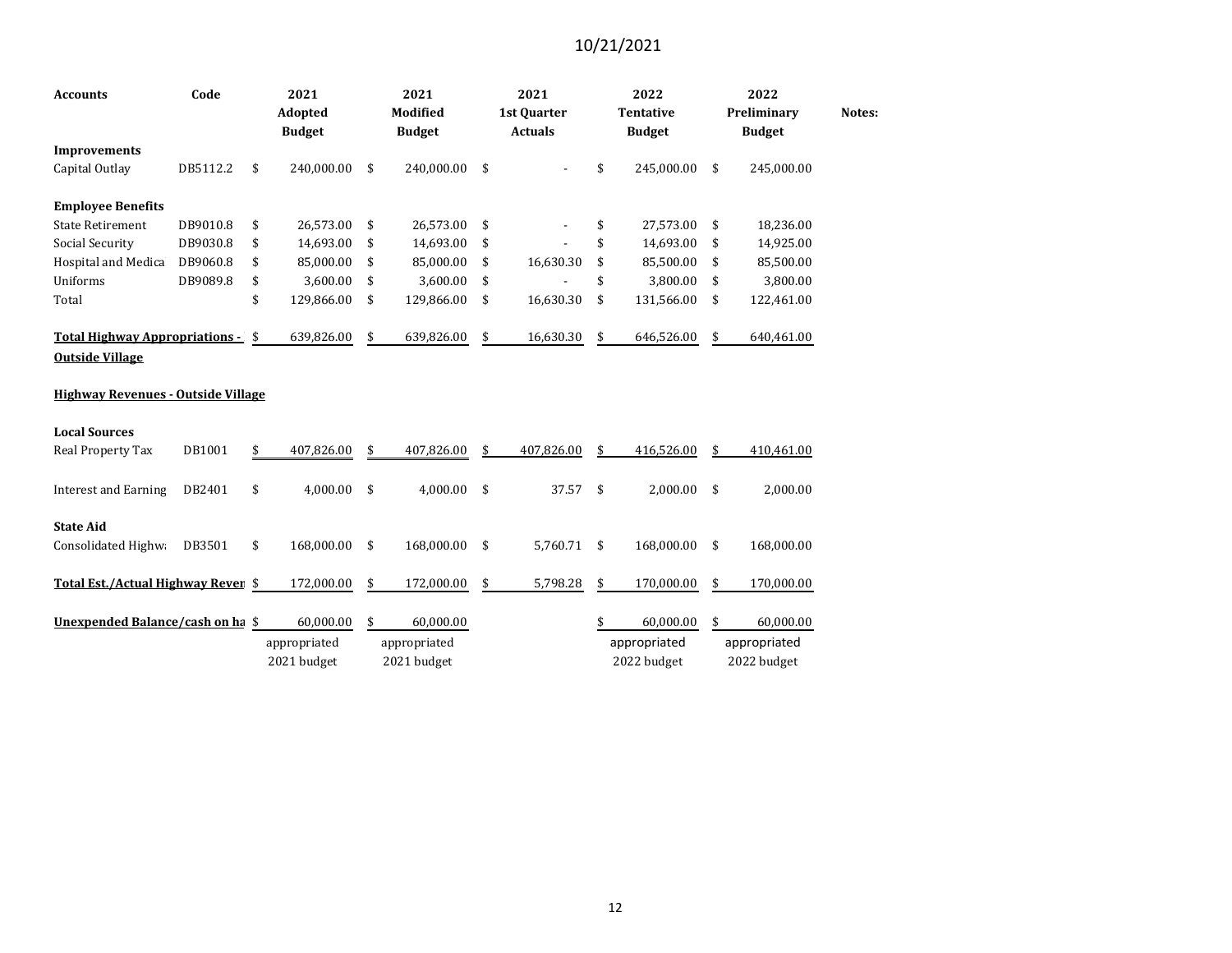| <b>Accounts</b>                    | Code          |    | 2021          |      | 2021          | 2021        |                |     | 2022          |     | 2022          |                                                          |  |  |
|------------------------------------|---------------|----|---------------|------|---------------|-------------|----------------|-----|---------------|-----|---------------|----------------------------------------------------------|--|--|
|                                    |               |    | Adopted       |      | Modified      | 1st Quarter |                |     | Tentative     |     | Preliminary   | Notes:                                                   |  |  |
|                                    |               |    | <b>Budget</b> |      | <b>Budget</b> |             | <b>Actuals</b> |     | <b>Budget</b> |     | <b>Budget</b> |                                                          |  |  |
| <b>SPECIAL DISTRICTS</b>           |               |    |               |      |               |             |                |     |               |     |               |                                                          |  |  |
| <b>Fire Protection Districts</b>   |               |    |               |      |               |             |                |     |               |     |               |                                                          |  |  |
| <b>Appropriations/Expenditures</b> |               |    |               |      |               |             |                |     |               |     |               |                                                          |  |  |
| #6 Fort Ann SF1                    | SF3410.4      | \$ | 199,390.00    | -\$  | 199,390.00    | \$          | 199,390.00     | \$. | 199,390.00    | \$. | 199,390.00    |                                                          |  |  |
| LOSAP                              | SF9025.8      | \$ |               | \$   |               | \$          |                | \$  |               | S   |               |                                                          |  |  |
| Total                              |               |    | 199,390.00    | \$   | 199,390.00    | \$          | 199,390.00     | \$  | 199,390.00    | S.  | 199,390.00    |                                                          |  |  |
| #7 Pilot Knob SF2                  | SF3410.4      | \$ | 90,250.00     | - \$ | 90,250.00 \$  |             | 90,250.00      | -\$ | 90,400.00 \$  |     | 88,200.00     | contract - \$88.200.00                                   |  |  |
| LOSAP                              | SF9025.8      | \$ | 10,600.00     | -\$  | 10,600.00     | \$.         | 10,600.00      | \$. | 15,000.00     | \$. |               | 17,200.00 15 members @ 1000.00 each-admin fee \$2,200.00 |  |  |
| Total                              |               | \$ | 100,850.00    | \$   | 100,850.00    | \$          | 100,850.00     | \$  | 105,400.00    | \$. | 105,400.00    |                                                          |  |  |
| #8 West Fort Ann S                 | SF3410.4      |    | 239,934.00    | -\$  | 239,934.00    | \$.         | 120,992.00     | \$  | 240,084.00    | \$  | 237,884.00    | contract - \$237,884.00                                  |  |  |
| LOSAP                              | SF9025.8      | \$ | 9,800.00      | -\$  | 9,800.00      | \$          | 9,800.00       | -S  | 21,533.00     | -S  | 23,733.00     | 18 members @ 1000.00 each plus shortage of 3533.00 +     |  |  |
| Total                              |               | \$ | 249,734.00    | \$   | 249,734.00    | \$          | 130,792.00     | \$  | 261,617.00    | \$  | 261,617.00    | admin fee \$2,200.00                                     |  |  |
| <b>Total - All Fire Dist</b>       | <b>TOTALS</b> | \$ | 549,974.00    | -S   | 549,974.00    | \$          | 431,032.00     | \$  | 566,407.00    | S.  | 566,407.00    |                                                          |  |  |
| <b>Revenues - Local Sources</b>    |               |    |               |      |               |             |                |     |               |     |               |                                                          |  |  |
| Real Property Tax                  | SF1001        | S  | 549,974.00    | -\$  | 549,974.00    | \$          | 549,974.00     | \$  | 566,407.00    | \$. | 566,407.00    |                                                          |  |  |